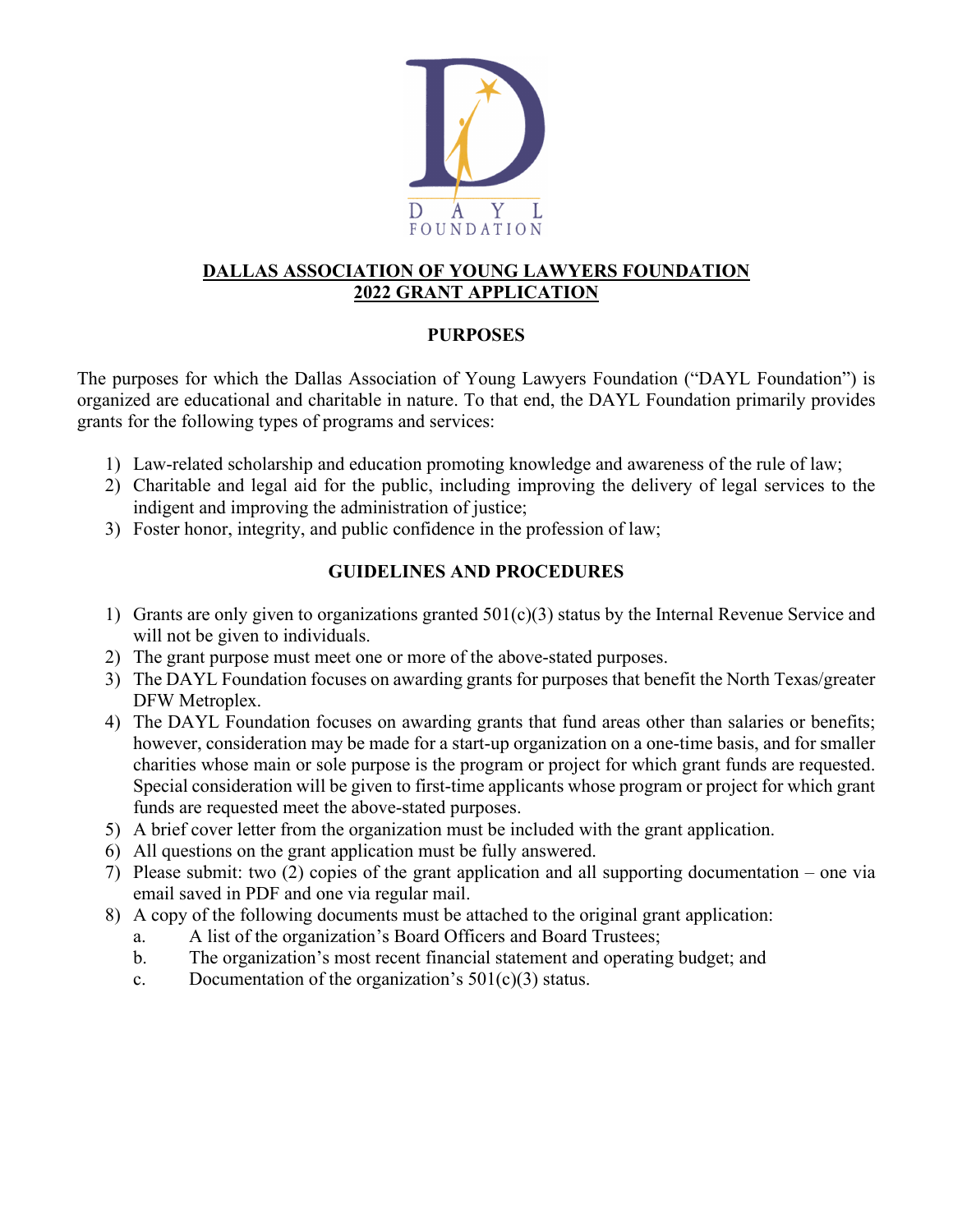#### **DALLAS ASSOCIATION OF YOUNG LAWYERS FOUNDATION 2022 GRANT APPLICATION Application Deadline – Friday, June 3, 2022**

# **NAME AND ADDRESS OF ORGANIZATION**

|    |                                                                                        |                                                                                                                                                                   |  | If additional information is needed by the DAYL Foundation, who is the best person to contact?                                                                                                                                 |
|----|----------------------------------------------------------------------------------------|-------------------------------------------------------------------------------------------------------------------------------------------------------------------|--|--------------------------------------------------------------------------------------------------------------------------------------------------------------------------------------------------------------------------------|
|    |                                                                                        |                                                                                                                                                                   |  | Please list name and phone number.                                                                                                                                                                                             |
|    |                                                                                        |                                                                                                                                                                   |  | <b>FUNDS REQUESTED</b>                                                                                                                                                                                                         |
|    |                                                                                        |                                                                                                                                                                   |  |                                                                                                                                                                                                                                |
|    |                                                                                        |                                                                                                                                                                   |  | Date Funds Are Needed: 2000 and 2000 and 2000 and 2000 and 2000 and 2000 and 2000 and 2000 and 2000 and 2000 and 2000 and 2000 and 2000 and 2000 and 2000 and 2000 and 2000 and 2000 and 2000 and 2000 and 2000 and 2000 and 2 |
|    |                                                                                        |                                                                                                                                                                   |  | <b>QUESTIONNAIRE</b>                                                                                                                                                                                                           |
| 1. | Please give a brief history of your organization and its major focus.                  |                                                                                                                                                                   |  |                                                                                                                                                                                                                                |
| 2. | Please give a brief description of your project and its purpose.                       |                                                                                                                                                                   |  |                                                                                                                                                                                                                                |
| 3. |                                                                                        | How will the funds requested be used?                                                                                                                             |  |                                                                                                                                                                                                                                |
| 4. | List other grants or matching funds applied for by your organization for this program. |                                                                                                                                                                   |  |                                                                                                                                                                                                                                |
| 5. | List other funds/grants received by your organization for this program.                |                                                                                                                                                                   |  |                                                                                                                                                                                                                                |
| 6. |                                                                                        | Attach a copy of the current or proposed budget for this project and attach the income and<br>expenditures in the last two years in connection with this project. |  |                                                                                                                                                                                                                                |
| 7. | Is this an on-going project?                                                           |                                                                                                                                                                   |  |                                                                                                                                                                                                                                |
| 8. | How will the grant be publicized if awarded?                                           |                                                                                                                                                                   |  |                                                                                                                                                                                                                                |
| 9. |                                                                                        |                                                                                                                                                                   |  | List the amounts and dates of previous grants received from the DAYL Foundation. If all reports                                                                                                                                |

have not been submitted for these projects, there may be a delay in processing your grant application.